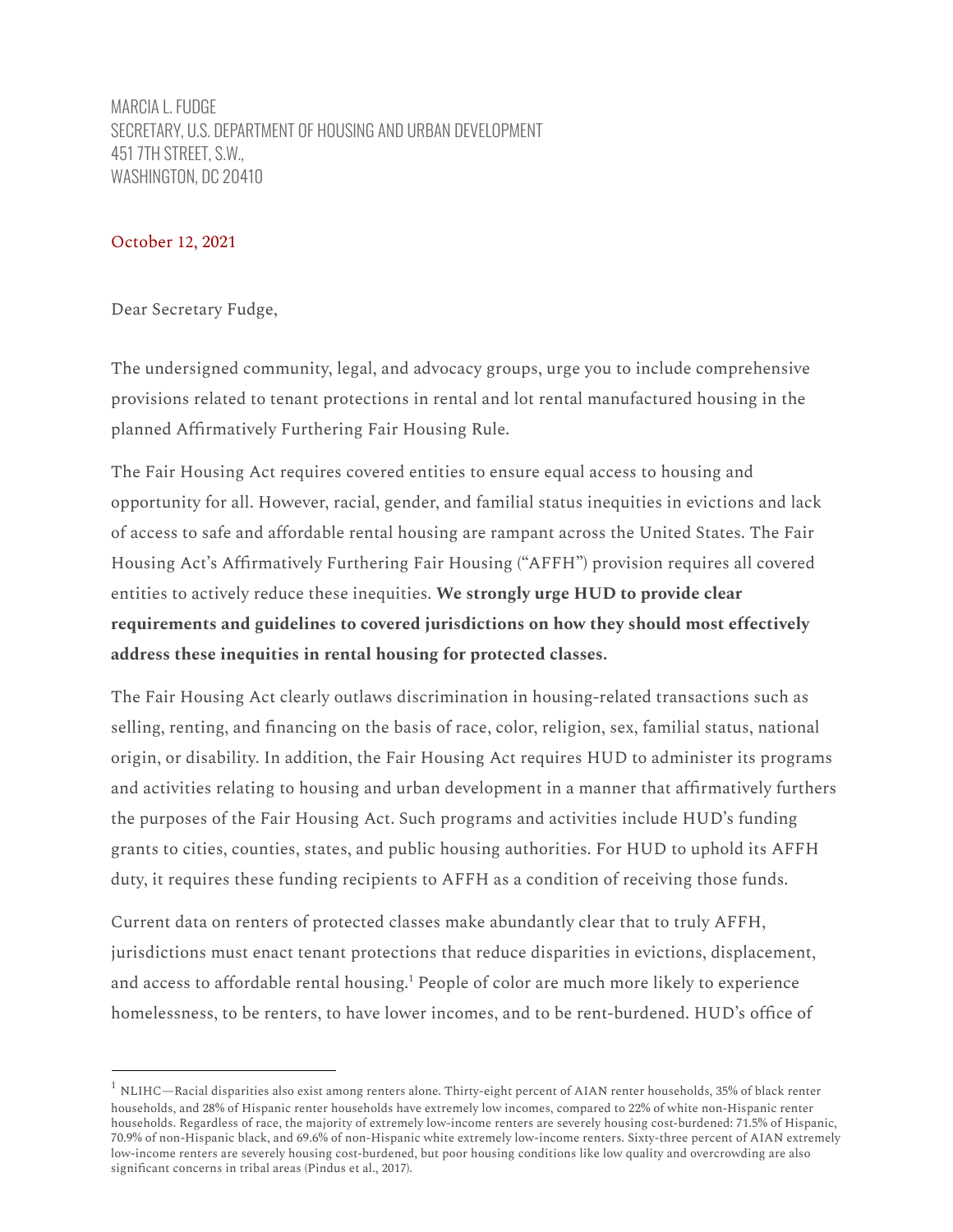Policy Development and Research recently reported that, "African-American and Latinx renters (especially women), families with children, and renters in certain geographies are at greater risk for eviction." $^{\rm 2}$  This includes women who are survivors of domestic violence who have sought emergency assistance. Women of color with children are more likely to be evicted than any other group. $^3$  People with disabilities—especially people of color—are also more likely to be low-income renters. Further, Black renters face harsher eviction practices than whites.<sup>4</sup> It is abundantly clear that protecting people in the rental market so that they can find, obtain, and keep their rental housing is one of the most urgent civil rights issues facing our country today. Jurisdictions need direction from HUD on how to address these inequities in rental housing for protected classes.

The forthcoming Affirmatively Furthering Fair Housing Proposed Rule gives HUD a unique opportunity to meet that need. The Rule should require covered entities and jurisdictions to 1) reduce the barriers to housing that disproportionately burden protected categories of people; 2) to implement policies that encourage the development and preservation of permanently deeply affordable housing; 3) ensure and enforce that all housing is safe and healthy and; 4) afford greater protections to tenants, during both their tenancy and the eviction process.

HUD should provide its grantees with various examples on how to meet these requirements by addressing the highest impact solutions. The examples below are best practices vetted by fair housing advocates across the country. Some of the recommendations below will require governmental action by the cities, states and jurisdictions that receive HUD funding, and that therefore have a mandate to affirmatively further fair housing. HUD's inclusion of these best practices and regulations can encourage recipients of federal funding to work with their legislatures and across administrative departments to encourage their implementation or repeal where appropriate.

#### REMOVING BARRIERS TO SECURING RENTAL HOUSING

**A. Ban Crime-Free Housing Ordinances and Programs:** Many municipalities have enacted so-called "crime-free" housing ordinances and programs, supposedly to reduce crime in their neighborhoods. In practice, the ordinances and programs exclude anyone who has come into contact with the criminal legal system. Unfortunately, the criminal legal system disproportionately harms Black and Latinx individuals. Furthermore, such ordinances and programs also negatively impact people who experience disabilities. These ordinances and programs typically require or encourage landlords to perform extensive background checks

<sup>&</sup>lt;sup>2</sup> PD&R "Evidence Matters" September 2021 <https://www.huduser.gov/portal/periodicals/em/Summer21/highlight1.html>

<sup>&</sup>lt;sup>3</sup> [https://www.macfound.org/media/files/hhm\\_research\\_brief\\_-\\_poor\\_black\\_women\\_are\\_evicted\\_at\\_alarming\\_rates.pdf](https://www.macfound.org/media/files/hhm_research_brief_-_poor_black_women_are_evicted_at_alarming_rates.pdf)

<sup>&</sup>lt;sup>4</sup> [https://www.jchs.harvard.edu/sites/default/files/research/files/harvard\\_jchs\\_covid\\_impact\\_landlords\\_survey\\_de\\_la\\_campa\\_2021.pdf](https://www.jchs.harvard.edu/sites/default/files/research/files/harvard_jchs_covid_impact_landlords_survey_de_la_campa_2021.pdf)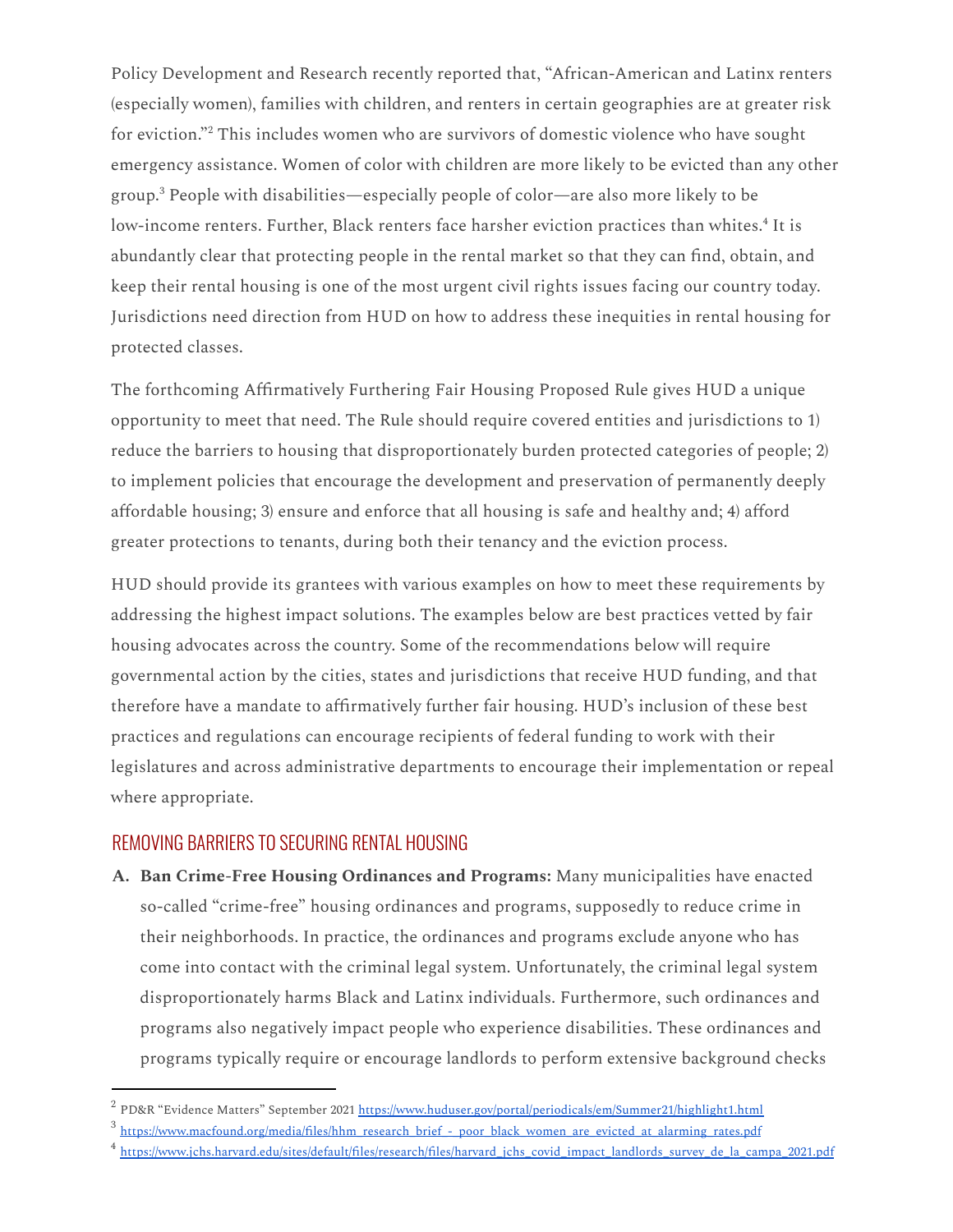on tenants and to evict those who come into contact with law enforcement—often even if the interaction does not result in a conviction. Given both the disproportionate harm wrought by our criminal system on people of color, combined with longstanding prejudices and conceptions of what "criminals" look like, these ordinances and programs have the effect of excluding people of color and giving landlords and local officials a carte blanche to over-police their tenants.

- **B. Ban Nuisance Abatement Ordinances:** "Nuisance abatement ordinances'' are closely related to the "crime-free" ordinances in Part I. Over 2000 cities and towns across the country have enacted nuisance abatement ordinances. They allegedly aim to reduce "nuisance behavior" at rental properties by requiring or encouraging eviction of tenants who engage in such behavior. However, the metrics and definitions for "nuisances," disproportionately harm renters of protected classes. For example, calls for emergency services, regardless of the underlying reason, often count as "nuisances." Thus, many renters who are women, LGBTQ+, or have disabilities are discouraged from using emergency services, even when faced with domestic violence or mental health crises. Scholars have deemed these and "crime-free" ordinances the newest iteration of Jim Crow segregation laws, because of their discriminatory impact on tenants of color.<sup>5</sup> Jurisdictions should look at repeal of their Nuisance Abatement Ordinances and ensure that policies are not perpetuating segregation, given their disproportionate impact on people of color.
- **C. Limit Eviction Filing Reporting:** Members of protected classes are disproportionately likely to have an eviction on their record. Prior evictions or eviction filings add barriers for them to obtain housing in the future, as property owners tend to reject applicants with prior evictions. This happens even in the cases of no-fault evictions, tenants who had won their eviction suit, where the eviction action was withdrawn, instances where survivors of domestic violence are evicted due to the actions of a person causing them harm, or for tenants who were minors at the time of the prior eviction. The AFFH Rule should include limitations on the aggregation and publishing of eviction records and limit what records are publicly available, including time bars.
- **D. Prohibit Source-of-Income Discrimination:** States and municipalities across the country have enacted prohibitions on discriminations based on "source-of-income," which prevent housing providers from discriminating against tenants who pay rent with governmental assistance. These prohibitions have helped improve access to rental housing in high resource areas for protected classes. Such protections are needed even more urgently to

 $^5$  Archer, Deborah. "The New Housing Segregation: The Jim Crow Effects of Crime-Free Ordinances," 118 Mich. L. Rev. 173 (2019).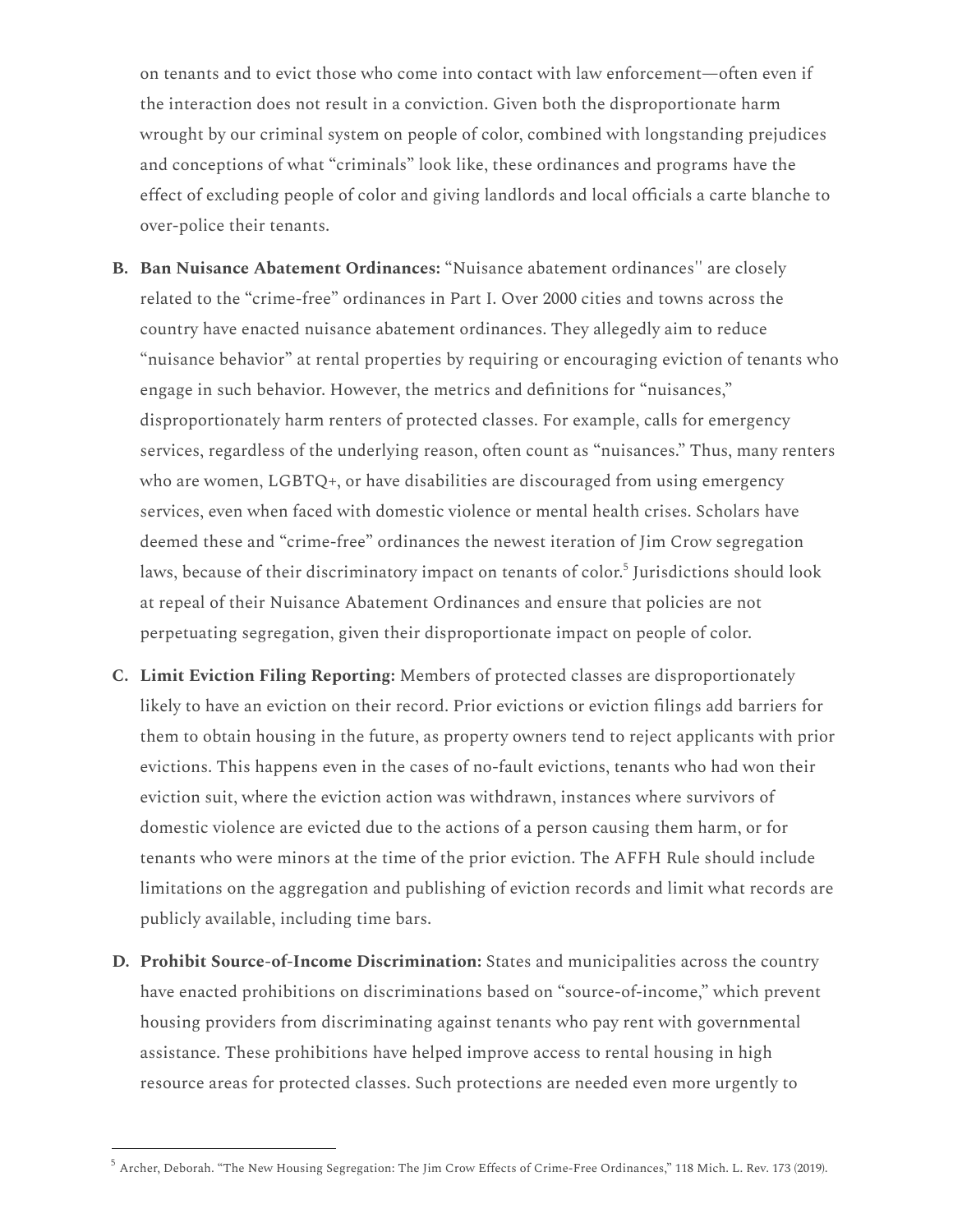protect renters who are relying on emergency rental assistance programs to stay housed during and after the COVID-19 pandemic.

Often, source-of-income discrimination is a pretext for discrimination against other protected categories who are disproprotionately likely to need vouchers.Even after tenants undergo the lengthy wait to obtain a voucher, many landlords refuse to accept vouchers, particularly in areas of high opportunity. Voucher holders, who are disproportionately people of color, women, and persons with disabilities are then forced to use their vouchers in historically underinvested, low-income and segregated neighborhoods. This further entrenches racial segregation and barriers to opportunity based on protected characteristics.

Widespread adoption of prohibitions on source-of-income based discrimination is crucial to combatting discrimination in its modern, more covert forms. Landlords should not be able to replicate century's old discriminatory tactics under the guise of source of income. Indeed, the American Bar Association has also adopted a resolution that "urges federal, state, local, tribal, and territorial governments to enact legislation prohibiting discrimination in housing on the basis of lawful source of income." (American Bar Association, Resolution 119A (Aug. 2017).)

**E. Provide Voucher Recipients with Mobility Counseling:** Jurisdictions and housing authorities should provide mobility and anti-displacement counseling to help voucher-holders access rental housing in higher resource areas. Properties that accept vouchers are disproportionately concentrated in low income neighborhoods of color, which further perpetuates racial and economic segregation and barriers to opportunity based on protected characteristics. Mobility counselors should offer one-on-one assistance with the apartment search and on interacting with landlords, especially the reluctant landlords in resource-rich areas.

## EXPANDING THE SUPPLY OF AFFORDABLE HOUSING

- **A. Prioritize Permanent Affordable Housing:** In order to truly meet the need for deeply affordable housing, governments at all levels must prioritize the support for building, acquiring and maintaining community and publicly owned housing that is deed restricted for permanent affordability. There are several ways to encourage or require this prioritization:
	- a. Jurisdictions should ensure that public funds, development incentives, and streamlining are preferenced for long-term deed restricted and community/publicly owned deeply affordable housing.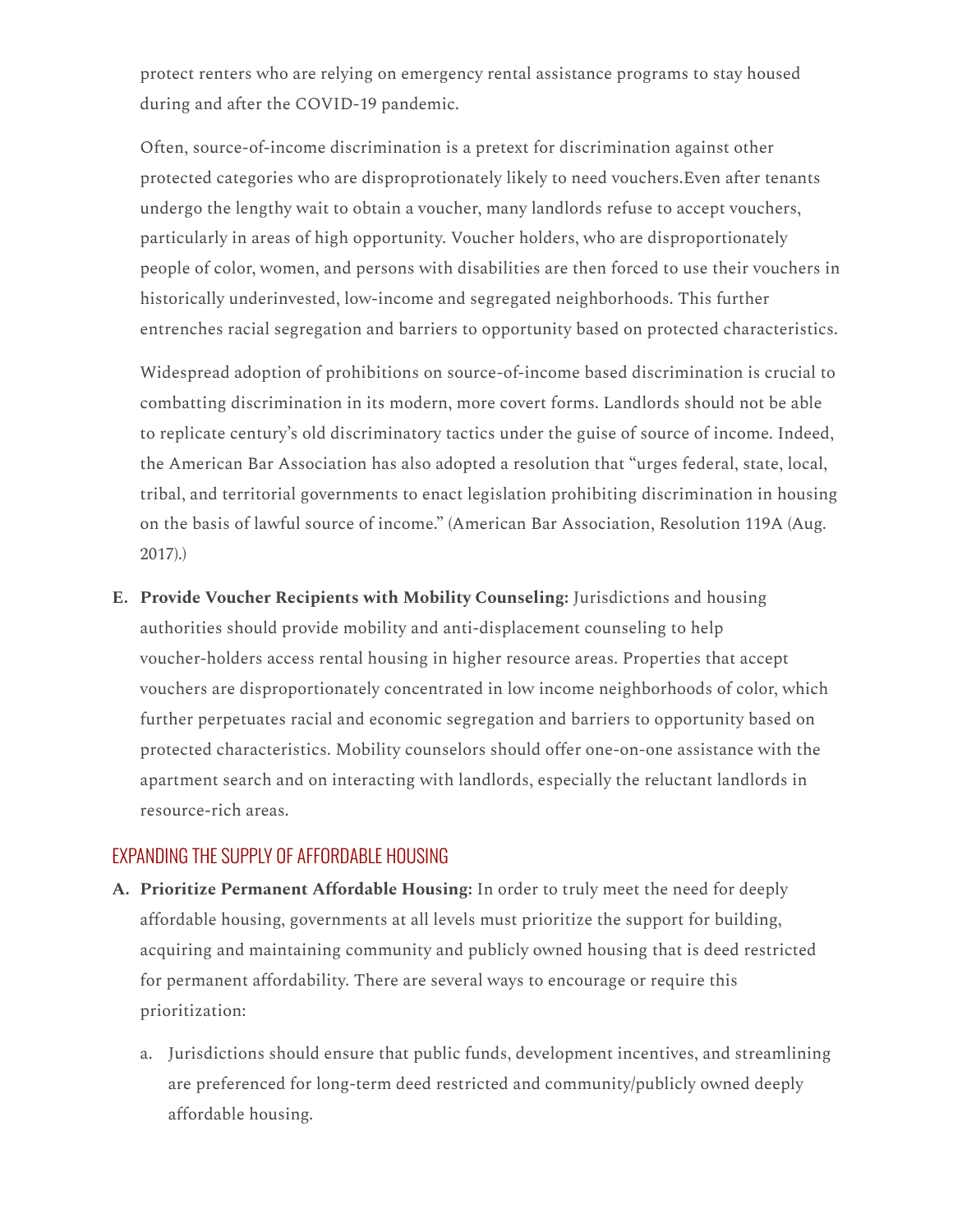- b. Federal, state, and local programs must prohibit predatory acquisition by private equity and corporate landlords, which is often predicated on rent hikes and tenant displacement to turn a profit. Instead, publicly supported entities like FHA, Fannie Mae, and Freddie Mac and state development agencies should prioritize, incentivize and support acquisition of Real Estate Owned and distressed properties by qualified non-profit and community buyers.
- c. Jurisdictions should implement and support Tenant and/or Community Opportunity to Purchase provisions that provide right of first refusal to tenants, thereby enabling and encouraging the sale of privately held rental property to tenant and community ownership and creating more permanently affordable, community controlled housing stock.
- d. Jurisdictions should use all means to avoid the loss of existing term-limited affordable housing stock to market rate conversion. This includes measures such as tracking properties at highest risk of conversion and ensuring owners of affordable housing communicate with local governments and tenants about plans and intentions for the property. This would allow for local jurisdictions to secure potential buyers and acquisition funds to ensure there is minimal loss of affordable housing. Additionally, continuing HUD, state, and local support of public housing tenants associations and unions to organize in buildings at highest risk of sale or near sale (5-10 years of deadline)
- **B. Eliminate Exclusionary Zoning:** Gentrification and continued exclusion from primarily white, wealthy communities high in education, employment and health opportunity for low-income people of color is exacerbating re-segregation in low-opportunity, disinvested communities to the point where in many communities, the level of racial segregation actually exceeds levels found in the Civil Rights era. Zoning reforms that follow [equity](https://www.allianceforhousingjustice.org/post/zoning-equity) [principles](https://www.allianceforhousingjustice.org/post/zoning-equity)<sup>6</sup> can be a part of the solution to enabling all to have reachable access to communities with high opportunity.

## MAINTAINING HEALTHY AND AFFORDABLE HOUSING

**A. Standardize and Enforce Universal Habitability Requirements:** The shortage of quality affordable housing forces many tenants to accept uninhabitable and dangerous conditions, despite state and common law habitability requirements. Low-income tenants with no other housing options and undocumented tenants fearful of retaliation are most at risk, as the alternative can be homelessness or deportation. Some property owners allow conditions to

 $^6$  June 23 2021 Letter to President Biden, Secretary Fudge and Congressional Leadership from over 150 organizations supporting equitable zoning reform principles <https://www.allianceforhousingjustice.org/post/zoning-equity>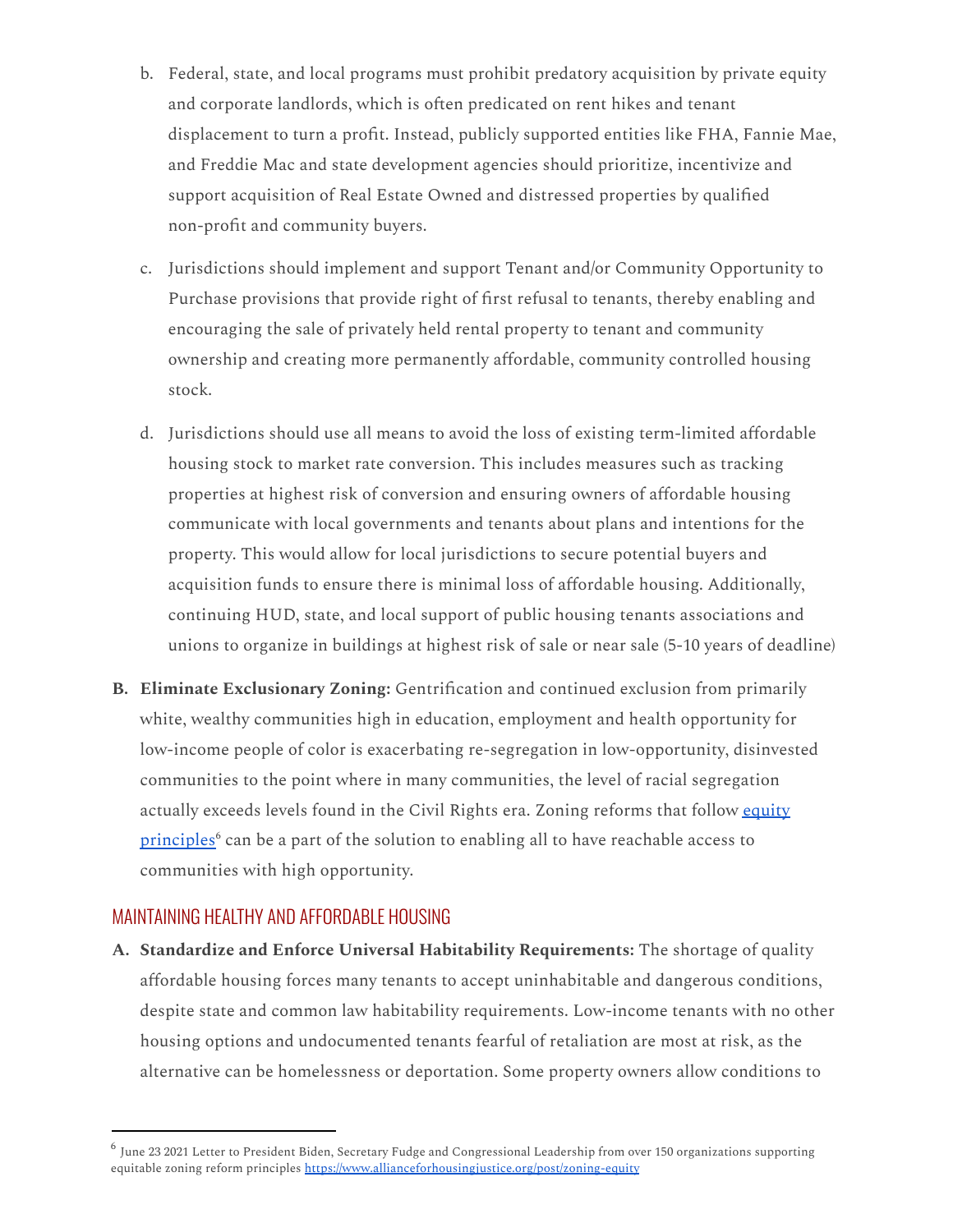deteriorate in hopes of pushing out existing tenants, renovating those units, and leasing to higher-income tenants.

HUD should require more robust enforcement of habitability standards through all programs. We echo the recommendations put forward to improve enforcement and standard setting submitted by advocates in their June 2021 letter, Advancing Health, Environmental, and Housing Justice Together.<sup>7</sup> HUD should also make clear that, given the obvious connection between conditions and displacement of low-income tenants, a failure to require private landlords to maintain properties may render the jurisdictions in violation of their AFFH duties.

- **B. Encourage and Facilitate Tenants' Right to Organize:** There is a severe power imbalance between landlords and tenants. When tenants have a protected right to organize, they have more power to enforce their rights free from retaliation and harassment. HUD recognizes the importance of this right, as it has already provided guidance<sup>8</sup> and support for tenants organizing in federally funded properties. Require landlords to enable and provide support for tenant organizing and governance. HUD should encourage covered entities to protect tenants' right to organize without retaliation as an important means of affirmatively furthering fair housing.
- **C. Implement Rent Control and Rent Stabilization:** Many landlords displace tenants of protected classes by significantly raising their rents. Rent increases far outstrip wage increases all across the country. While tens of millions of tenants are being charged more than half of their income on rent, rents are rising three times the rate of base inflation. Key to stabilizing neighborhoods and families is stabilizing monthly housing costs through rent stabilization and rent control and jurisdictions should be encouraged to enact and implement these policies.

Rising rents disproportionately lead to displacement of communities of color. "Communities of color were particularly vulnerable to the impact of rapid rent increases in the Bay Area between 2000 and 2015. A 30% tract-level increase in median rent (inflation-adjusted) was associated with a 28% decrease in low-income households of color. There was no significant relationship between rent increases and losses of low-income White households."

 $^7$  NAACP Legal Defense and Education Fund, National Housing Law Project, National Alliance of HUD Tenants, Shriver Center, Earthjustice, "ADVANCING HEALTH, ENVIRONMENTAL, AND HOUSING JUSTICE TOGETHER: RECOMMENDATIONS FOR THE U.S. DEPARTMENT OF HOUSING & URBAN DEVELOPMENT, June 30, 2021.

 $8$  24 CFR Part 245 "Tenant Participation in Multifamily Housing Final Rule To Organize" [https://d3n8a8pro7vhmx.cloudfront.net/saveourhomesusa/pages/241/attachments/original/1508355249/F\\_Federal\\_Register\\_HUD\\_30\\_c](https://d3n8a8pro7vhmx.cloudfront.net/saveourhomesusa/pages/241/attachments/original/1508355249/F_Federal_Register_HUD_30_copies_2-2_stapled.pdf?1508355249) [opies\\_2-2\\_stapled.pdf?1508355249](https://d3n8a8pro7vhmx.cloudfront.net/saveourhomesusa/pages/241/attachments/original/1508355249/F_Federal_Register_HUD_30_copies_2-2_stapled.pdf?1508355249)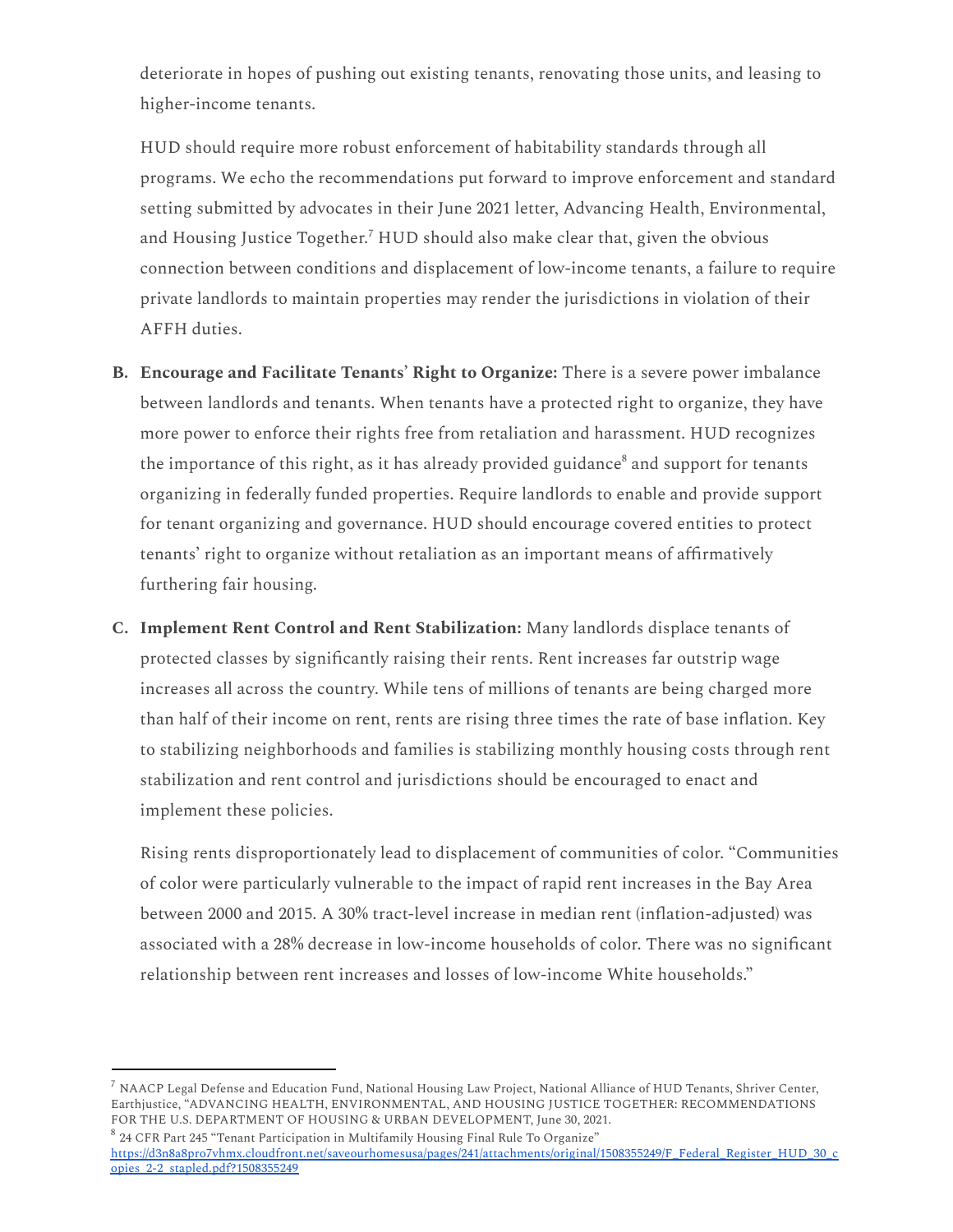"Where comprehensive rent control and stabilization have been in effect, renters have experienced more stability and more affordable rent without any depressive impact on production. Rent stabilization and rent control policies must be enacted hand in hand with good cause/just cause eviction protections." 9

# PREVENTING UNFAIR EVICTIONS AND DISPLACEMENT

**A. Adopt Just/Good Cause Eviction Protections:** Shelter is a basic human need and safe, healthy, and affordable housing has been proven time and time again to be the key to health, educational and economic achievement. Yet for many tenants their ability to remain in their homes is subject to the whims of their landlord who can evict them with no reason throwing their lives and well-being into chaos. Just cause, or good cause eviction protections prohibit landlords from evicting tenants without a just cause, such as nonpayment of rent. Policies should include damages for tenants when their landlords are found in violation.

Just cause protections must be paired with rent control and rent stabilization policies to ensure that landlords do not evict existing tenants to charge higher rents from new tenants.

- **B. Adopt Right to Counsel Programs:** The power imbalance between landlords and tenants is particularly stark in eviction proceedings where ~90% of landlords have an attorney while only ~10% of tenants have the same. Jurisdictions should provide low-income tenants with the right to counsel or access to counsel during eviction proceedings. Ensuring tenants have an attorney is one of the most effective ways of curbing evictions for protected classes. For example, in just the first 6 months of San Francisco's right to counsel program, two-thirds of tenants who received free legal representation were able to stay in their homes, with the highest success rate—80%—for Black households. Right to counsel can help empower tenants to assert these rights and ultimately prevail in eviction proceedings.
- **C. Create State and/or Local Rental Housing Registries:** Rental housing registries will help jurisdictions understand the scope of the eviction crisis and enable tenants and local authorities to hold landlords accountable for substandard housing and abusive practices. The need for such a registry has become glaringly and tragically apparent as local and state governments struggle to distribute billions of dollars in COVID-related rental assistance.

Jurisdictions should implement simple databases of properties, managers, and owners. All registries should be designed to ensure the burden of registration is on the landlord, ensure that any fees are not excessive and should primarily be intended to pay for the cost of administering the jurisdiction's oversight of rental properties rather than to either raise

 $^9$  Urban Displacement, California Housing Partnership, February 2019, "Rising Housing Costs and Re-Segregation in the San Francisco Bay Area"